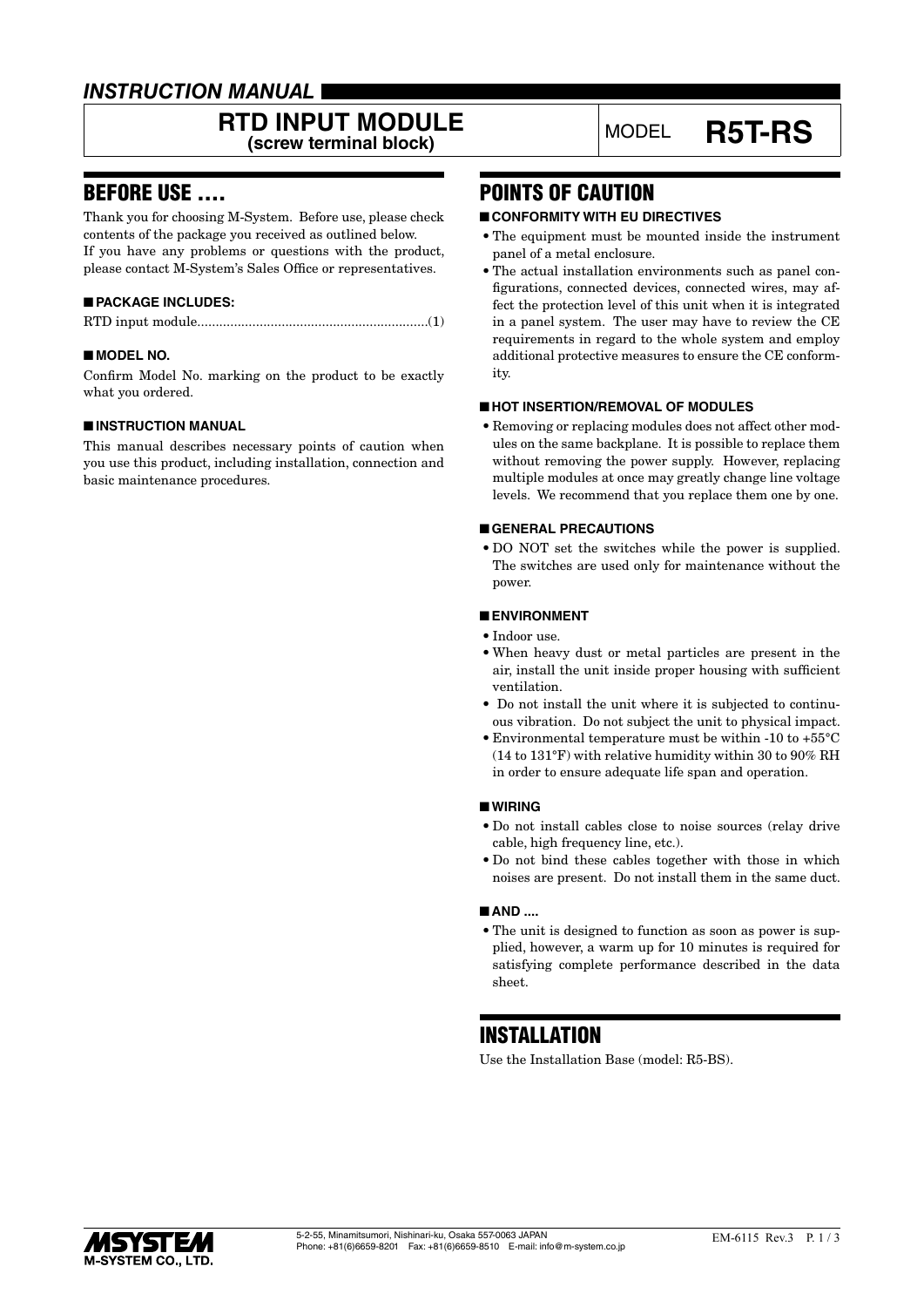## COMPONENT IDENTIFICATION



## ■ **STATUS INDICATOR LED**

**RUN indicator**: Bi-color (red/green) LED;

Red when the bus A operates normally; Green when the bus B operates normally; Amber when both buses operate normally.

#### ■ **SIDE DIP SW**

| (*) Factory setting |  |  |
|---------------------|--|--|
|                     |  |  |

| • RTD Type: SW1, 2, 3, 4 |     |     |     |                             |  |
|--------------------------|-----|-----|-----|-----------------------------|--|
| SW                       |     |     |     |                             |  |
| 1                        | 2   | 3   | 4   | <b>RTD</b>                  |  |
| 0N                       | OFF | 0N  | OFF | $Cu$ 10 @ $25^{\circ}$ C    |  |
| OFF                      | OFF | OFF | OFF | Cu 50                       |  |
| OFF                      | OFF | OFF | 0N  | JPt 100 (JIS '89)           |  |
| ON                       | OFF | OFF | OFF | Pt 100 (JIS '89)            |  |
| OFF                      | 0N  | OFF | OFF | Pt 100 (JIS '97, IEC) $(*)$ |  |
| OFF                      | ON  | ON  | OFF | Pt. 1000                    |  |
| ON                       | ON  | OFF | OFF | Pt 50 $\Omega$ (JIS '81)    |  |
| OFF                      | OFF | 0N  | OFF | Ni 100                      |  |
| 0N                       | 0N  | 0N  | OFF | Ni 508.4 Ω                  |  |

#### ■ **SIDE VIEW** ■ **FRONT VIEW**



## **• Temperature Unit: SW5, 6**

|     | <b>SW</b> |                     |  |
|-----|-----------|---------------------|--|
|     |           | <b>TEMP, UNIT</b>   |  |
| OFF | OFF       | $\rm ^{\circ}C$ (*) |  |
| ON  | OFF       | °F                  |  |
| OFF | OΝ        | K (Absolute Temp)   |  |

**• Burnout: SW7, 8**

| SW            |         |                |
|---------------|---------|----------------|
|               |         | <b>BURNOUT</b> |
| <b>INPUT1</b> | INPUT 2 |                |
| OFF           | OFF     | Downscale      |
| OΝ            | 'N      | Upscale $(*)$  |

## PC CONFIGURATOR

With configurator software, settings shown below are available. Refer to the software manual of R5CON for detailed operation.

## ■ **CHANNEL INDIVIDUAL SETTING**

| <b>PARAMETER</b>  | <b>AVAILABLE RANGE</b> | DEFAULT SETTING |
|-------------------|------------------------|-----------------|
| Zero Scale        | $-32000$ to $+32000$   | $\Omega$        |
| <b>Full Scale</b> | $-32000$ to $+32000$   | 10000           |
| Bias [Zero Adj.]  | $-320.00$ to $+320.00$ | 0.00            |
| Gain [Span Adj.]  | $-32000$ to $+32000$   | 1.0000          |
| Zero Base         | Depends on sensor type | 0.00            |
| Full Base         | Depends on sensor type | 0.00            |

## ■ **CHANNEL BATCH SETTING**

| PARAMETER<br>AVAILABLE RANGE |                                                                       | DEFAULT SETTING |
|------------------------------|-----------------------------------------------------------------------|-----------------|
| Limit                        | No check mark: Limits to the scaling values equivalent to -15 $\%$ to | No check mark   |
|                              | $+115\%$                                                              |                 |
|                              | Check-marked: Limits within Zero Scale to Full Scale.                 |                 |